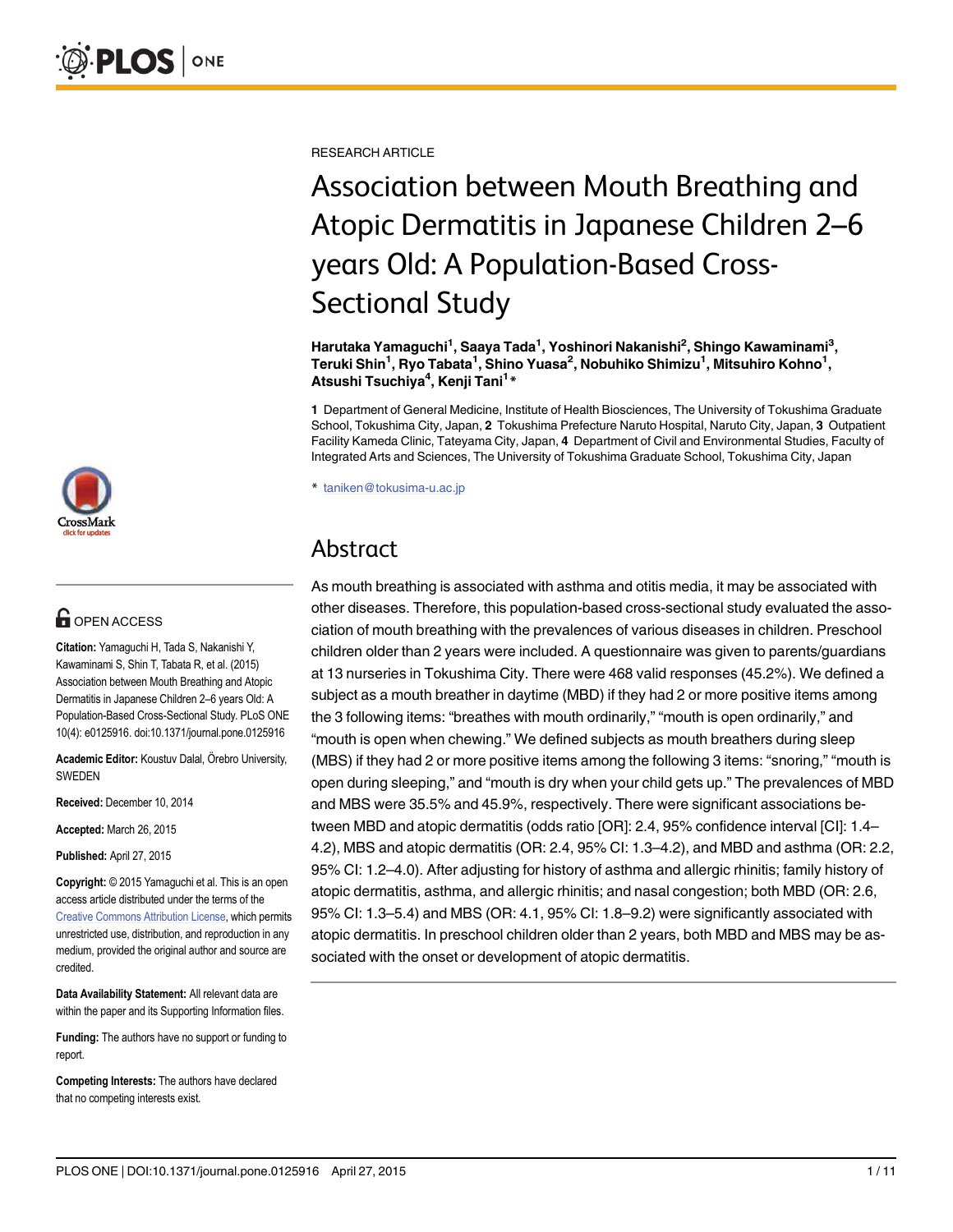## <span id="page-1-0"></span>Introduction

The prevalence of mouth breathing among children remains controversial but is at most reported to be 50–56%  $[1-8]$  $[1-8]$  $[1-8]$  $[1-8]$  $[1-8]$ . Mouth breathing is defined as using the mouth alone or the mouth and nose instead of the nose alone for respiration for longer than 6 months  $[9]$  $[9]$ . Mouth breathing is thought to be caused by mechanical factors such as septal deviation and adenotonsillar hyperplasia, inflammatory diseases such as allergic rhinitis, congenital malformation, and behavioral mouth breathing  $[9, 10]$  $[9, 10]$  $[9, 10]$  $[9, 10]$ .

The functions of the nasal cavity are air-conditioning, olfaction, and defense [\[11](#page-8-0)], but mouth breathing causes environmental air to bypass these nasal functions, allowing air to directly enter the lower respiratory tract, which can cause airway hyperreactivity and chronic bronchial inflammation  $[12-14]$  $[12-14]$  $[12-14]$ . Two case-control studies showed that children suffering from asthma exhibit more mouth breathing behaviors than controls [[15,](#page-8-0) [16\]](#page-8-0). Meanwhile, a cohort study revealed that the risk of otitis media with effusion is 2.4 times higher in mouth breathers than nose breathers [[17](#page-8-0)].

In addition, mouth breathing might be associated with skin diseases, given its previously demonstrated relationships with periodontal disease and enlarged tonsils. Periodontal disease is associated with chronic skin diseases such as chronic urticaria  $[18]$  $[18]$ , chronic pigmented purpura [\[19\]](#page-8-0), and chronic nodular prurigo [\[20](#page-8-0)]. Mouth breathers had an increased risk of gingivitis in a case-control study [\[21](#page-8-0)], while patients suffering from adenotonsillar hypertrophy, which is a cause of mouth breathing, have an increased risk of periodontal disease, which improves after adenoidectomy [[22](#page-9-0)]. In addition, Valera et al. reported that children aged 3–6 years with enlarged tonsils had a significantly increased risk of mouth breathing [[23](#page-9-0)]. Streptococcal tonsillitis is associated with psoriasis  $[24]$ , while some reports indicate tonsillectomy improves psoriasis [\[25](#page-9-0), [26](#page-9-0)].

However, no population-based studies have investigated the relationship between mouth breathing and the prevalences of pediatric diseases, including atopic dermatitis, which is a highly prevalent skin disease in children [\[27\]](#page-9-0).

Accordingly, this study investigated the relationship of mouth breathing with the prevalences of various diseases including atopic dermatitis by using a questionnaire targeting preschool children in day nurseries.

## Materials and Methods

### Design, setting, and participants

Aimed to have a total of 600 respondents, we targeted preschool children aged 2–6 years who attended day nurseries in Tokushima City. The questionnaire was distributed at 13 randomly selected day nurseries in Tokushima City. We distributed anonymous questionnaires to the parents or guardians from November 27 to December 16, 2013. The questionnaires were submitted through collection boxes in each day nursery.

This was a population-based cross-sectional study performed with the permission of the Ethics Committee of the Tokushima University Hospital. After obtaining written informed consent from the head of each day nursery, we distributed the questionnaires to parents/ guardians attached with an explanatory leaflet specifying that their submission of the questionnaire was considered consent. Within the leaflet, we also informed the parents/guardians that some, as yet unknown, behavioral habits might contribute to the development of some diseases; however, we did not provide information regarding the specific potential associations.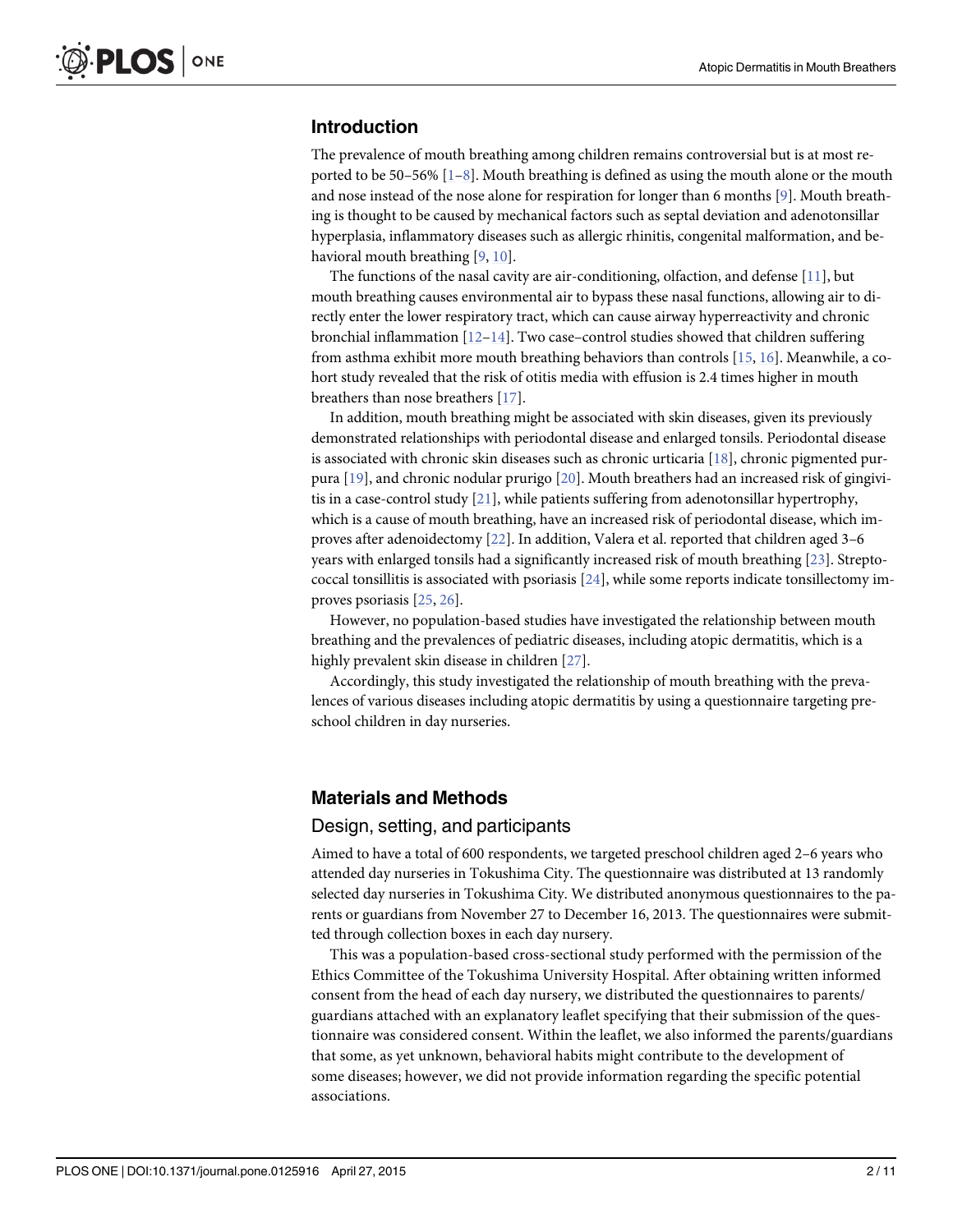## <span id="page-2-0"></span>**Questionnaire**

The questionnaire included questions on the following: age, sex, smoking habits of family members, behavioral habits, present and previous diseases, and present and previous diseases of parents. A multiple choice question was used to collect information about present diseases, including allergic rhinitis, chronic sinusitis, asthma, chronic bronchitis, pollinosis, atopic dermatitis, tonsillitis, otitis media, chronic headache, proteinuria, and hematuria. In addition to the present diseases, previous diseases included acute sinusitis, acute otitis media, chronic otitis media, pneumonia, and meningitis. As some cases of allergic rhinitis are pollinosis [[28\]](#page-9-0), we treated pollinosis as allergic rhinitis. Excluding mouth breathing, which is described in the next section, we collected information about the following behavioral habits: regular bedtime and rising time, sleeping hours, sleeping posture, pacifier use, and dietary habits including mastication and food and drink preferences.

## Mouth breathing criteria

Although there is no widely adopted questionnaire for evaluating mouth breathing, we prepared the following 3 items for detecting mouth breathers in daytime (MBD) (Table 1): "breathes with mouth ordinarily," "mouth is open ordinarily," and "mouth is open when chewing." These items were developed with reference to generally used methods including the Glatzel mirror, lip closure, and the water test [\[29\]](#page-9-0). "Breathes with mouth ordinarily" corresponds to the Glatzel mirror, which judges mouth breathing by vapor emanating from the mouth using a mirror placed below the child's nose. "Mouth is open ordinarily" corresponds to lip closure, which is determined according to soft contact between the upper and lower lips. "Mouth is open when chewing" corresponds to the water test, in which children hold some water in their mouth while keeping their lips closed without swallowing for 3 minutes. The necessity of opening the mouth during mastication suggests the child is not in the habit of complete nose breathing. Children who met 0–1 and 2–3 of the above criteria were considered nasal breathers in daytime (NBD) and MBD, respectively.

We adopted the following 3 items to detect mouth breathers during sleep (MBS): "snoring," "mouth is open during sleep," and "mouth is dry when your child gets up." Snoring is significantly associated with MBD and MBS  $[5, 30]$  $[5, 30]$  $[5, 30]$ . Dry mouth is caused by dry air passing through the mouth unless a loss of saliva occurs [[31\]](#page-9-0). Children who met 0–1 and 2–3 criteria were considered nasal breathers during sleep (NBS) and MBS, respectively.

| <b>Questions</b>                     |                      | <b>Choices</b> |                     |                |  |  |  |  |  |  |
|--------------------------------------|----------------------|----------------|---------------------|----------------|--|--|--|--|--|--|
| <b>Items for MBD</b>                 |                      |                |                     |                |  |  |  |  |  |  |
| Breathes with mouth ordinarily       | Nose usually         | Mouth usually  | Mouth               | Nose and mouth |  |  |  |  |  |  |
| Mouth is open ordinarily             | Usually closed       | Sometimes open | Often open          | Always open    |  |  |  |  |  |  |
| Mouth is open when chewing           | Usually closed       | Usually open   | Both are applicable |                |  |  |  |  |  |  |
|                                      | <b>Items for MBS</b> |                |                     |                |  |  |  |  |  |  |
| Snoring                              | Not at all           | Not usually    | Sometimes           | Often          |  |  |  |  |  |  |
| Mouth is open during sleep           | Not at all           | Not usually    | Sometimes           | Often          |  |  |  |  |  |  |
| Mouth is dry when your child gets up | Wet                  | A little dry   | Very dry            |                |  |  |  |  |  |  |

Underlined and non-underlined choices were considered positive and negative for mouth breathing, respectively. MBD: mouth breather in daytime, MBS: mouth breather during sleep.

doi:10.1371/journal.pone.0125916.t001

| Table 1. Questionnaires for mouth breathing. |  |
|----------------------------------------------|--|
| Questions                                    |  |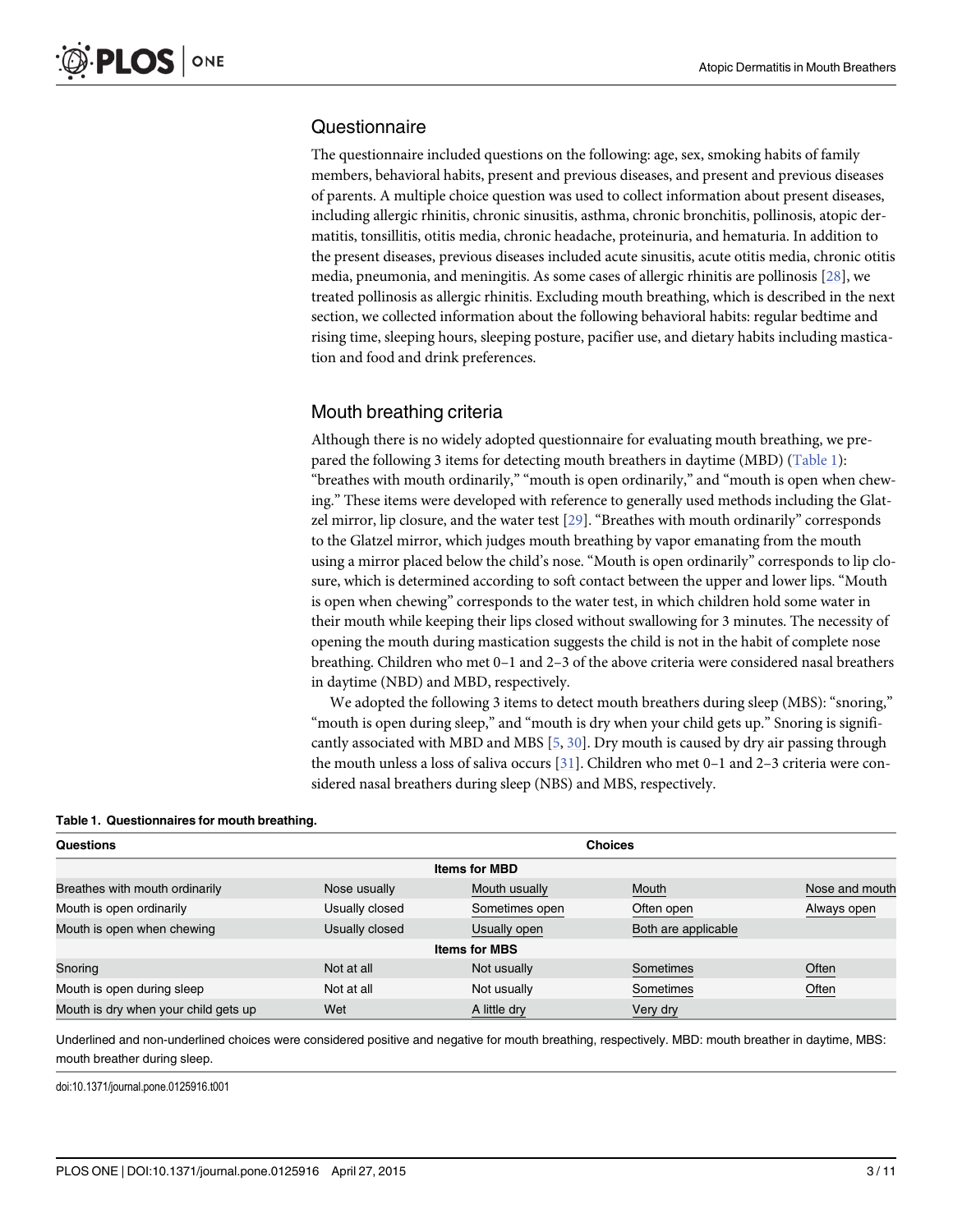<span id="page-3-0"></span>For each item, we defined positive or negative choices for mouth breathing before distributing the questionnaire. As shown in  $Table 1$ , the underlined and non-underlined choices were defined as positive and negative for mouth breathing, respectively. We did not indicate in the questionnaire which questions were used to analyze mouth breathing or which choices were used to determine mouth breathing.

Complete mouth breathers (CMB) were defined as children who met the criteria for both MBD and MBS, partial mouth breathers (PMB) met the criteria for either MBD or MBS, and complete nasal breathers (CNB) met the criteria for both NBD and NBS.

Because nasal congestion, which is the main symptom of rhinitis and sinusitis, is an important cause of mouth breathing, we included an item for "nasal congestion"; it was assessed as negative only if "not blocked unless cold" was selected and assessed as positive if "often blocked" or "always blocked" was selected.

Genetic factors were considered positive if the parents selected the corresponding disease from among present and/or previous diseases, because atopic dermatitis and asthma improve naturally with age and allergic rhinitis is classified as intermittent, seasonal, or persistent according to the nature of the allergen. Smoking was categorized according to whether family member(s) smoked around the children or not.

## Statistical analysis

Statistical analyses were performed by using SPSS version 21 (IBM Corp, Armonk, NY, USA). Continuous variables are presented as mean  $\pm$  standard deviation (SD) or median and interquartile range (IQR).

For univariate analysis, categorical variables such as habits and disease presence were analyzed by Pearson's  $\chi^2$  tests or Fisher's exact tests where appropriate. The results are presented as odds ratios (ORs) and 95% confidence intervals (CIs). To adjust the ORs of MBD and MBS with respect to disease prevalence, the Mantel–Haenszel test was performed using variables with  $p < 0.25$  in univariate analysis as potential confounders.

For multivariate analysis, forward stepwise multiple logistic regression was performed by using breathing pattern (i.e., MBD or MBS) as the dependent variable and categorical variables showing  $p < 0.25$  in univariate analysis as independent variables. Bonferroni corrections for multiple comparisons were made as a *post hoc* analysis. The level of significance was set at  $p < 0.05$  except in cases of multiple comparisons, in which  $p < 0.016$  was used.

We used the phi coefficient to indicate the effect size in the Pearson's  $\chi^2$  test. For statistical power, we performed post hoc power analysis using G\*power (ver. 3.1.9.2, Erdfelder, Faul and Buchuner, Germany) [[32\]](#page-9-0).

## **Results**

We distributed questionnaires to 1036 subjects from November 27 to December 16, 2013 and collected 552 responses for a response rate of 53.3%. No reminder letters were distributed. Thirteen responses were excluded because of age: 11 were outside the target age range and 2 had no age given. A further 71 responses were excluded because of at least one unanswered question. Therefore, a total of 468 valid responses were collected for a response rate of 45.2%.

The subjects' characteristics are shown in [Table 2](#page-4-0). Mean age was  $4.5 \pm 1.2$  years with a median of 4.5 years (IQR: 3.4–5.5 years). The subjects were divided into 3 groups according to the main diseases reported: atopic dermatitis, asthma, and allergic rhinitis. Children with atopic dermatitis were significantly associated with a history of asthma and/or allergic rhinitis. In contrast, asthmatic children were significantly associated with a history of allergic rhinitis, atopic dermatitis, and/or pneumonia. The most afflicted children were those with allergic rhinitis,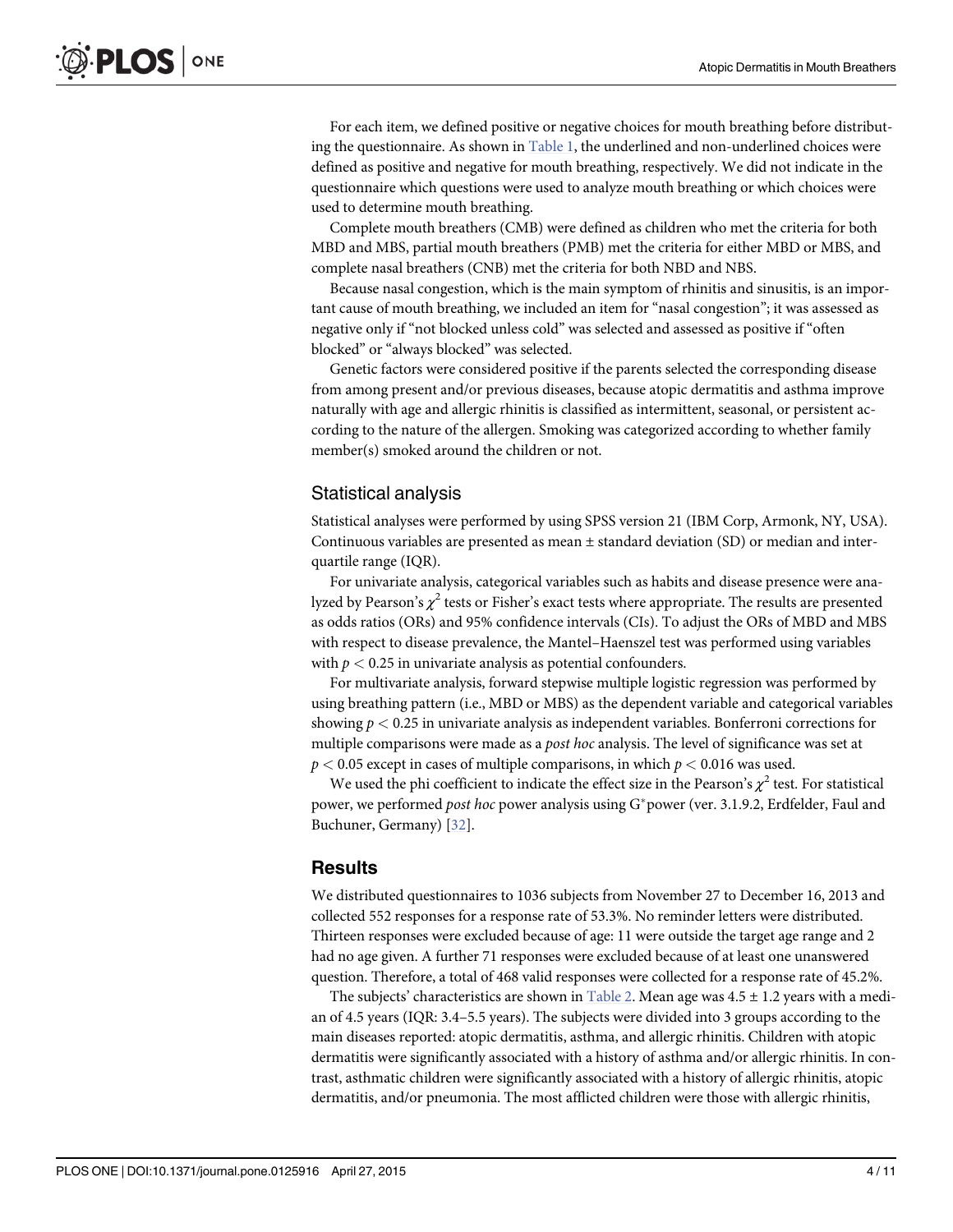#### <span id="page-4-0"></span>[Table 2.](#page-3-0) Characteristics of total subjects and subjects by disease.

|                        | <b>Total</b><br>n (%) | <b>Atopic dermatitis</b><br>n (%) | Asthma<br>n (%) | <b>Allergic rhinitis</b><br>n (%) |
|------------------------|-----------------------|-----------------------------------|-----------------|-----------------------------------|
| Age (years)            |                       |                                   |                 | $\#$                              |
| 2                      | 62 (13.2)             | 9(14.5)                           | 8(12.9)         | 5(8.1)                            |
| 3                      | 117(25.0)             | 13(11.1)                          | 8(6.8)          | 12(10.3)                          |
| 4                      | 111 (23.7)            | 10(9.0)                           | 14 (12.6)       | 14 (12.6)                         |
| 5                      | 106 (22.6)            | 17 (16.0)                         | 10(9.4)         | 15 (14.2)                         |
| 6                      | 72 (15.4)             | 10(13.9)                          | 6(8.3)          | 15(20.8)                          |
| Total                  | 468 (100.0)           | 59 (12.6)                         | 46 (9.8)        | 61 (13.0)                         |
| <b>Sex</b>             |                       |                                   |                 |                                   |
| Male                   | 253(54.1)             | 33(55.9)                          | 28 (60.9)       | 45 (73.8)***                      |
| <b>History</b>         |                       |                                   |                 |                                   |
| Atopic dermatitis      | 72 (15.4)             | ٠                                 | 15 (32.6)***    | 23 (37.7)***                      |
| Asthma                 | 68 (14.5)             | 20 (33.9)***                      | $\blacksquare$  | $17(27.9)$ **                     |
| Allergic rhinitis      | 85 (18.2)             | 25 (42.4)***                      | $15(32.6)$ **   | $\blacksquare$                    |
| Pneumonia              | 55 (11.8)             | 6(10.2)                           | $10(21.7)^*$    | 12 $(19.7)^*$                     |
| Tonsillitis            | 59 (12.6)             | 6(10.2)                           | 5(10.9)         | 11 $(18.0)^{\#}$                  |
| Chronic otitis media   | 36(7.7)               | 4(6.8)                            | 4(8.7)          | 10 $(16.4)$ <sup>*\$</sup>        |
| <b>Family history</b>  |                       |                                   |                 |                                   |
| Atopic dermatitis      | 102 (21.8)            | 36 (61.0)***                      | 9(19.6)         | 15 (24.6)                         |
| Asthma                 | 81 (17.3)             | 14 $(23.7)^{#}$                   | 21 (45.7)***    | 14 $(23.0)^{\#}$                  |
| Allergic rhinitis      | 312 (66.7)            | 47 (79.7)*                        | 33(71.7)        | 57 (93.4)***                      |
| <b>Smoking</b>         |                       |                                   |                 |                                   |
| Smokes around children | 33(7.1)               | 4(6.8)                            | 4(8.7)          | 1 $(1.6)^{#$ \$                   |
| Any smoker             | 215(45.9)             | 24 (40.7)                         | 21(45.7)        | 26 (42.6)                         |

History of atopic dermatitis, asthma, and allergic rhinitis included both present and previous disease. P-values were calculated using Pearson's  $\chi^2$  test. \$ : Fisher's exact test.

 $p$  < 0.25,

 $* p < 0.05$ ,

\*\*  $p$  < 0.01,

\*\*\*  $p < 0.001$ 

doi:10.1371/journal.pone.0125916.t002

who had a history of all documented conditions except tonsillitis. Each group had a family history of their condition, and the atopic dermatitis group was also significantly associated with a family history of allergic rhinitis.

The results show that 57.5% of the children had substantial nasal breathing difficulties, including CMB (23.9%) and PMB (33.5%). The symptoms appeared to be more frequent at night; 45.9% were MBS compared to 35.5% who were MBD ([Table 3\)](#page-5-0).

Atopic dermatitis was significantly associated with both MBD and MBS ( $p = 0.001$  and  $p = 0.002$ , respectively). Asthma was significantly associated with only MBD ( $p = 0.013$ ), while allergic rhinitis was significantly associated with both MBD and MBS ( $p = 0.035$  and 0.006, respectively). Nasal congestion was significantly associated with a risk of all 3 diseases, which was considered a confounder ([S1 Appendix\)](#page-7-0). Also, nasal congestion, which was present with [4/97 (4.1%)] and without [1/371 (0.3%)] chronic sinusitis, was associated with chronic sinusitis (OR: 15.9, 95% CI: 1.8–144.1,  $p = 0.007$ , Fisher's exact test).

According to the results of the univariate analysis, we adopted previous disease (i.e., asthma and allergic rhinitis), family history of disease (i.e., atopic dermatitis, asthma, and allergic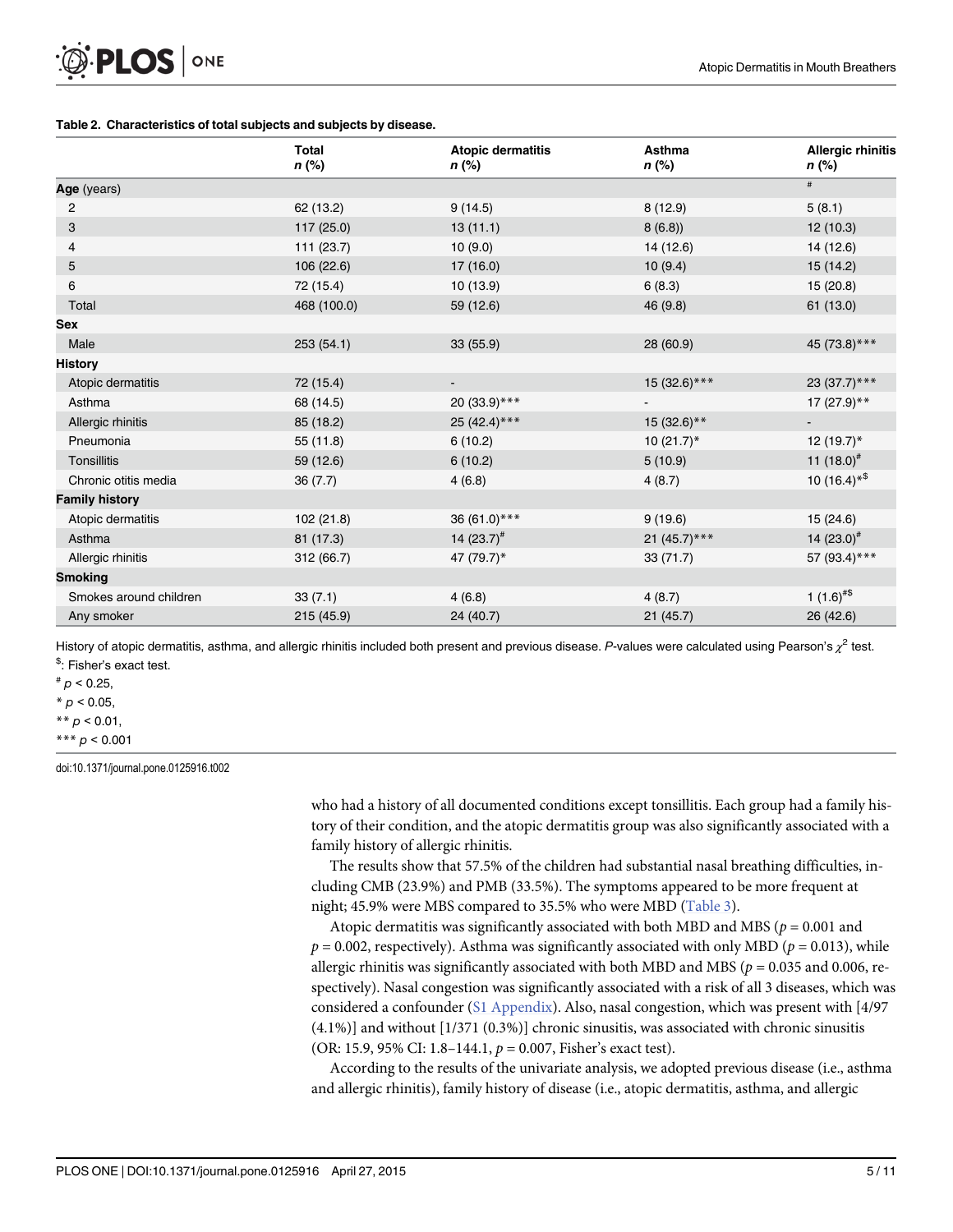<span id="page-5-0"></span>

|            |          | <b>Total</b>         | <b>Atopic dermatitis</b> |                    |           |                      | Asthma               |                    |           | <b>Allergic rhinitis</b> |                      |                    |           |                      |
|------------|----------|----------------------|--------------------------|--------------------|-----------|----------------------|----------------------|--------------------|-----------|--------------------------|----------------------|--------------------|-----------|----------------------|
|            |          |                      | <b>.</b>                 | $\ddot{}$          |           |                      | -                    | $\ddot{}$          |           |                          | ۰                    | $\ddot{}$          |           |                      |
|            |          | $n = 468$<br>$(\% )$ | $n = 409$<br>$(\% )$     | $n = 59$<br>$(\%)$ | <b>OR</b> | 95% CI               | $n = 422$<br>$(\% )$ | $n = 46$<br>$(\%)$ | <b>OR</b> | 95% CI                   | $n = 407$<br>$(\% )$ | $n = 61$<br>$(\%)$ | <b>OR</b> | 95% CI               |
| <b>MBD</b> | Positive | 166                  | 134                      | 32                 | 2.43      | $1.40 -$<br>$4.23**$ | 142                  | 24                 | 2.15      | $1.17 -$<br>$3.97*$      | 137                  | 29                 | 1.79      | $1.04 -$<br>$3.07*$  |
|            |          | (35.5)               | (80.7)                   | (19.3)             |           |                      | (85.5)               | (14.5)             |           |                          | (82.5)               | (17.5)             |           |                      |
|            | Negative | 302                  | 275                      | 27                 |           |                      | 280                  | 22                 |           |                          | 270                  | 32                 |           |                      |
|            |          | (64.5)               | (91.1)                   | (8.9)              |           |                      | (92.7)               | (7.3)              |           |                          | (89.4)               | (10.6)             |           |                      |
| <b>MBS</b> | Positive | 215                  | 177                      | 38                 | 2.37      | $1.34 -$<br>$4.18**$ | 192                  | 23                 | 1.20      | $0.65 -$<br>2.20         | 177                  | 38                 | 2.15      | $1.23 -$<br>$3.73**$ |
|            |          | (45.9)               | (82.3)                   | (17.7)             |           |                      | (89.3)               | (10.7)             |           |                          | (82.3)               | (17.7)             |           |                      |
|            | Negative | 253                  | 232                      | 21                 |           |                      | 230                  | 23                 |           |                          | 230                  | 23                 |           |                      |
|            |          | (54.1)               | (91.7)                   | (8.3)              |           |                      | (90.9)               | (9.1)              |           |                          | (90.9)               | (9.1)              |           |                      |

#### [Table 3.](#page-4-0) Association between mouth breathing and disease prevalence.

P-values were calculated using Pearson's  $\chi^2$  test. OR: odds ratio, CI: confidence interval, MBD: mouth breather in daytime, MBS: mouth breather during sleep.

 $* p < 0.05$ ,

\*\*  $p < 0.01$ 

doi:10.1371/journal.pone.0125916.t003

rhinitis), and nasal congestion as confounding factors for atopic dermatitis. Meanwhile, previous disease (i.e., atopic dermatitis, allergic rhinitis, and pneumonia), family history of disease (i.e., asthma), and nasal congestion were adopted as confounding factors for asthma. Because nasal congestion can induce mouth breathing and is one of the main symptoms of allergic rhinitis, we excluded allergic rhinitis from subsequent analyses. After adjusting for confounders, atopic dermatitis was significantly associated with risks of both MBD (OR: 2.6, 95% CI: 1.3– 5.4,  $p = 0.010$ ) and MBS (OR: 4.1, 95% CI: 1.8–9.2,  $p = 0.001$ ), although asthma was not significantly associated with a risk of MBD (OR: 1.3, 95% CI: 0.7–2.7,  $p = 0.508$ ). Multiple logistic regression for atopic dermatitis was subsequently performed by including the categorical variables listed above. The ORs of MBD and MBS for atopic dermatitis were 2.2 (95% CI: 1.2– 4.2) and 2.7 (95% CI: 1.4–5.3), respectively ( $Table 4$ ); these values were lower than those for

#### Table 4. Multiple logistic regression analysis of factors associated with atopic dermatitis.

|                                       |           | <b>MBD</b>     |        |           |                |       |
|---------------------------------------|-----------|----------------|--------|-----------|----------------|-------|
|                                       | <b>OR</b> | 95% CI         |        | <b>OR</b> | 95% CI         |       |
| Mouth breathing                       | 2.19      | $1.15 - 4.15$  | $\ast$ | 2.71      | $1.40 - 5.25$  | $***$ |
| History of allergic rhinitis          | 4.67      | $2.31 - 9.43$  | $***$  | 4.69      | $2.32 - 9.49$  | $***$ |
| History of asthma                     | 4.71      | $2.23 - 9.98$  | $***$  | 5.15      | $2.42 - 10.99$ | $***$ |
| Parental history of atopic dermatitis | 12.51     | $6.24 - 25.05$ | $***$  | 13.56     | 6.69-27.47     | ***   |

Breathing pattern (i.e., MBD or MBS) was the dependent variable, and the following variables showing  $p < 0.25$  in the univariate analysis were included as independent variables: previous disease (i.e., asthma and allergic rhinitis), parental disease history (i.e., atopic dermatitis, asthma, and allergic rhinitis), and nasal congestion (n = 468). MBD: mouth breather in daytime, MBS: mouth breather during sleep, OR: odds ratio, 95% CI: 95% confidence interval.  $*$   $p < 0.05$ ,

\*\*  $p < 0.01$ ,

\*\*\* $p$  < 0.001.

doi:10.1371/journal.pone.0125916.t004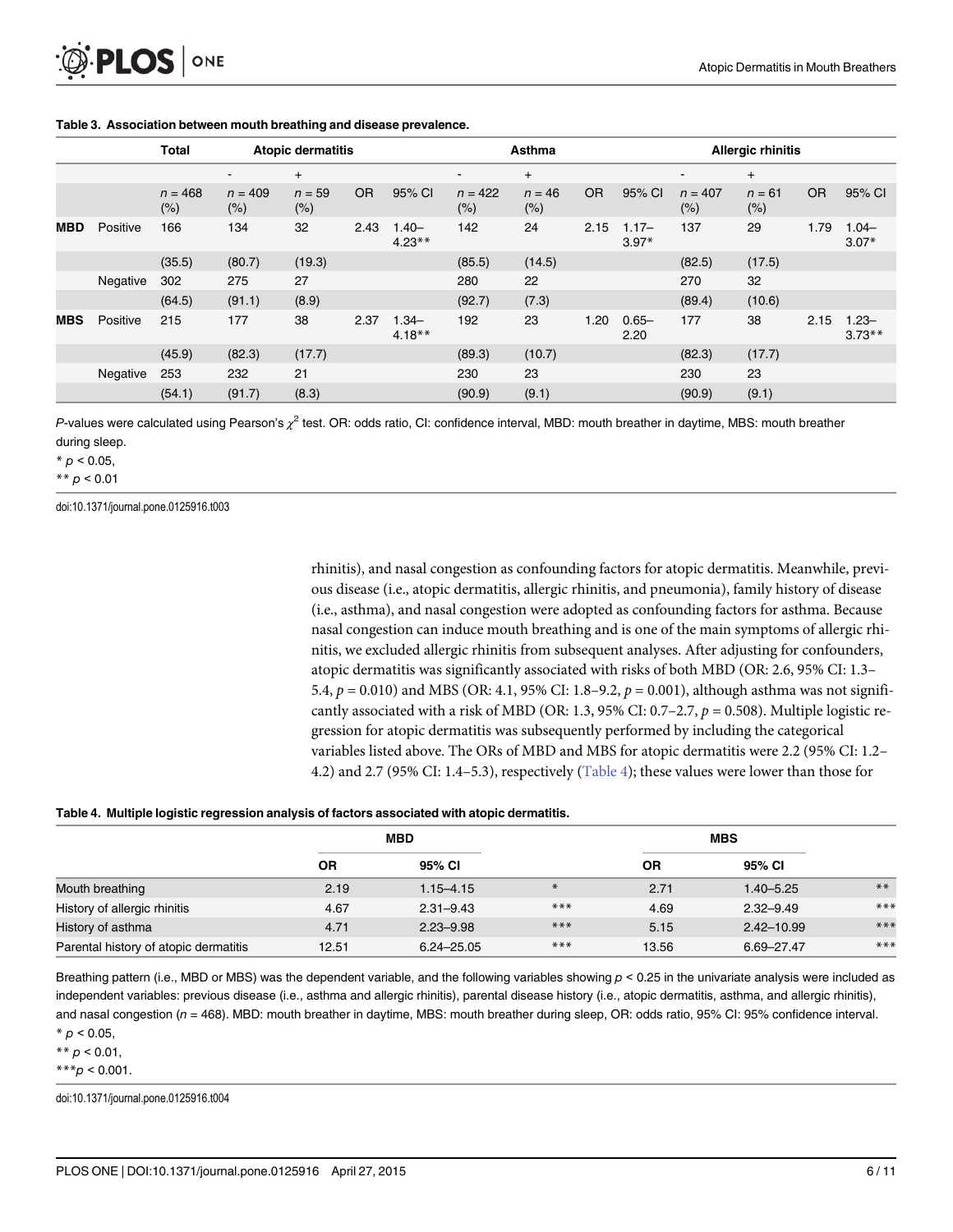<span id="page-6-0"></span>family history of atopic dermatitis and history of asthma and allergic rhinitis. Nasal congestion and parental history of asthma and allergic rhinitis were not significant risk factors.

The effect sizes of MBD and MBS for atopic dermatitis were 0.149 and 0.141, respectively, and 0.897 and 0.862, respectively, represented the statistical power in the post hoc analysis, indicating sufficient power.

Atopic dermatitis was present in 7.0% of children with CNB ( $n = 199$ ), 12.7% of children with PMB (n = 157), and 22.3% of children with CMB (n = 112) ( $p < 0.001$ ). The prevalence of atopic dermatitis in CMBs was higher than that in PMBs ( $p = 0.038$ ), but the difference was not significant after Bonferroni correction.

## **Discussion**

The results of the present study indicate mouth breathing is significantly associated with atopic dermatitis and asthma. In particular, atopic dermatitis was significantly associated with both MBD and MBS after adjusting for confounding factors. Moreover, the prevalences of these diseases showed an increasing trend with an increasing extent of mouth breathing. To our knowledge, this is the first study to evaluate the impact of breathing patterns on the prevalence of atopic dermatitis. Although two studies report that mouth-breathing children with positive skin-prick test results have higher prevalences of asthma and sleep apnea than those with negative results [\[9,](#page-8-0) [33\]](#page-9-0), they did not compare mouth breathers with nasal breathers.

No previous study has analyzed the prevalence of mouth breathing among Japanese children. In the present study, the prevalences of MBD and MBS were 35.5% and 45.9%, respectively; however, these results were based on a questionnaire that has not been assessed for validity. The studies from other countries report a wide range of the prevalence of mouth breathing,  $4-56\%$  [ $1-8$ ]. Brazil has the highest prevalence, which exceeds 50% based on clinical assessment  $[1-3]$  $[1-3]$  $[1-3]$  $[1-3]$  $[1-3]$ . On the other hand, the lowest prevalence is in India, at 4–7% based on clinical assessment  $[6–8]$  $[6–8]$  $[6–8]$  $[6–8]$ . The prevalences of mouth breathing in England and New Zealand are 23% and 19%, respectively  $[4, 5]$  $[4, 5]$  $[4, 5]$  $[4, 5]$ . However, direct comparison among studies is difficult owing to varying criteria. Standardized criteria for mouth breathing using clinical assessment and questionnaires are required to more precisely investigate differences in mouth breathing prevalence.

Atopic dermatitis is a chronic skin disorder characterized by pruritus and inflammation that mostly develops during childhood and is strongly associated with the allergic history of patients and relatives  $[34]$  $[34]$  $[34]$ . Filaggrin, which is encoded by the FLG gene, is a crucial protein for skin barrier function  $[35, 36]$  $[35, 36]$  $[35, 36]$  $[35, 36]$ . Two meta-analyses show that children with an abnormal FLG gene are 3.12–4.78 times more likely to have atopic dermatitis than normal subjects [[37](#page-9-0), [38](#page-9-0)]. On the other hand, the prevalences of chronic pediatric diseases, including atopic dermatitis as well as asthma and allergic rhinitis, vary greatly worldwide [[27](#page-9-0)]. The prevalences of these diseases have increased in the late  $20^{th}$  century [[39](#page-9-0)–[41\]](#page-9-0), although this trend has not held true in the last 10 years  $[39, 42]$  $[39, 42]$  $[39, 42]$ . These findings suggest that, in addition to genetic factors, environmental factors play important roles in these diseases.

This was a population-based cross-sectional study; therefore, causal relationships cannot be determined. However, if mouth breathing is shown to contribute to atopic dermatitis in future cohort studies, guidance to avoid mouth breathing should be provided to children and parents/ guardians to prevent atopic dermatitis. Furthermore, otolaryngologist help should be considered, as necessary, if children find it difficult to quit mouth breathing.

It is possible that periodontal disease and/or tonsillitis might mediate the mechanism underlying any association between mouth breathing, as an environmental factor, and atopic dermatitis  $[18-26]$  $[18-26]$  $[18-26]$  $[18-26]$ . Satoh et al. suggested that immune reactions mediated by bacterial–immune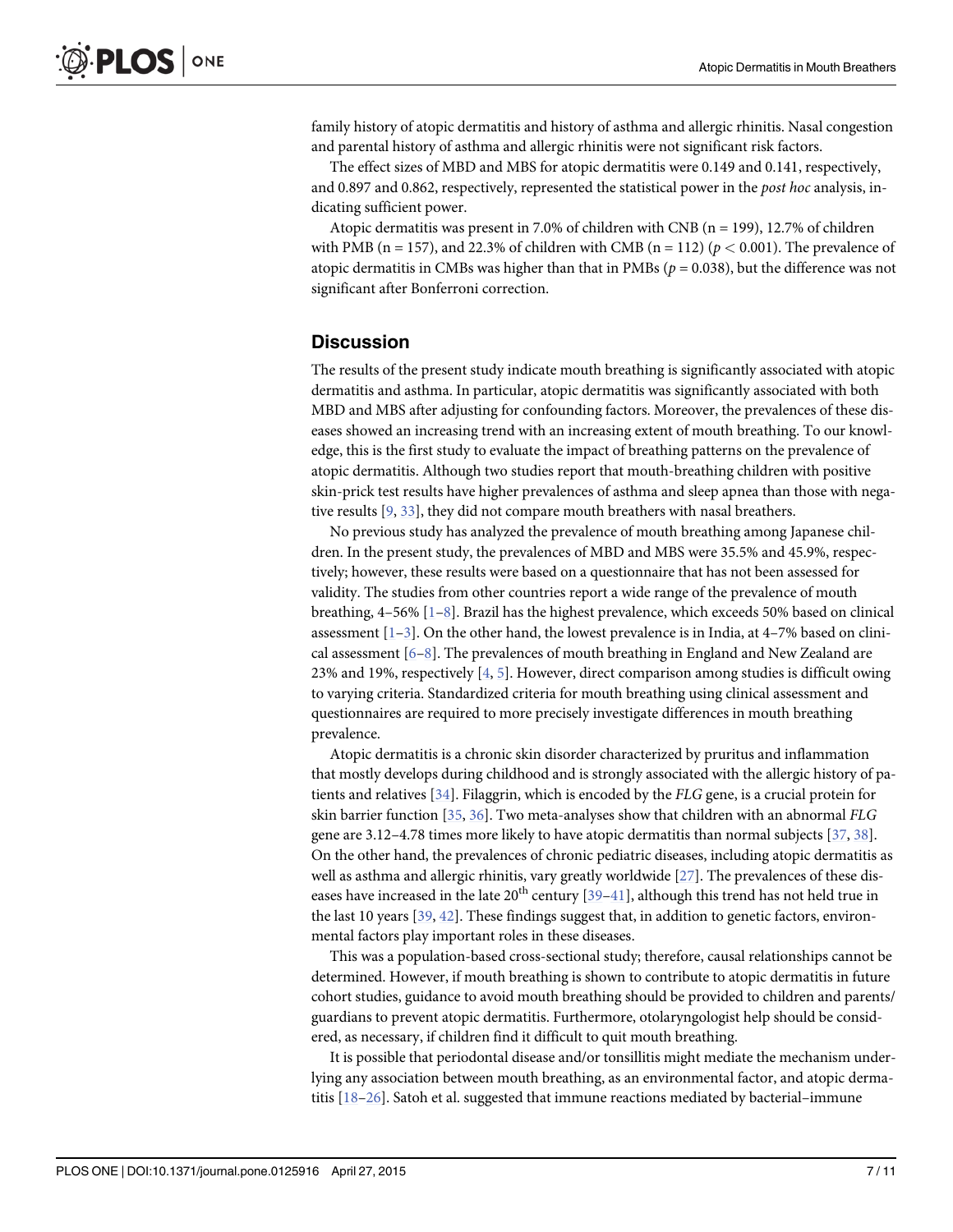<span id="page-7-0"></span>complexes, superantigens, or toll-like receptors might induce skin diseases [\[20\]](#page-8-0). However, the present questionnaire did not collect periodontal information. Furthermore, although the present results showed no significant relationship between history of tonsillitis and the prevalence of atopic dermatitis, inquiring about the number of repeated tonsillitis episodes might have revealed an association. On the other hand, it is possible that children could have mild nasal congestion unnoticed by their guardians. Thus, case–control studies with otolaryngological diagnostic tests are required to confirm the relationship between mouth breathing and atopic dermatitis. Furthermore, sleep disturbance due to the intense pruritus of atopic dermatitis [[43](#page-10-0)] can cause daytime sleepiness [\[44\]](#page-10-0), which might in turn cause behavioral mouth breathing.

According to the Japanese Ministry of Health, Labour, and Welfare, the prevalences of atopic dermatitis in 3- and 6–7-year-old children are 13.2% and 11.8%, respectively [[45](#page-10-0)]. Meanwhile, the prevalence of asthma in a study of 34,699 children aged 4–5 years at randomly selected nurseries in Japan was 11.2%, and the lifetime prevalences of atopic dermatitis, asthma, and allergic rhinitis were 16.0%, 16.1%, and 17.6%, respectively [[46](#page-10-0)]. In the present study, the prevalences of atopic dermatitis, asthma, and allergic rhinitis were 12.6%, 9.8%, and 13.0%, respectively; the lifetime prevalences were 15.4%, 14.5%, and 18.2%, respectively. Thus, the present results are similar to those of previous studies, suggesting the subject group is representative of Japanese children aged 2–6 years.

In this study, 45.9% of children had family members who smoked. This is similar to the prevalence of smokers among Japanese men and women 20–40 years old: 40% and 12%, respectively [\[47\]](#page-10-0). However, having a family member who smoked was not associated with disease prevalence. Possible reasons for this are the low rate of smokers who smoke around their children (7.1%) and parents who stop smoking when their child develops a disease.

There are some limitations in this study, as already mentioned. First, the diagnoses of atopic dermatitis and mouth breathing were dependent on the questionnaire results. Because we created the questions and criteria for mouth breathing, the lack of experimental data and questionnaire validity limits the strength of our findings. Second, the valid response rate was comparatively low at 45.2%. Third, as this was a cross-sectional study, causal relationships cannot be determined. Although we cannot exclude facial injuries affecting nasal breathing, such cases would be rare and are unlikely to affect the results. The effects of common cold and flu appear quite small, because we inquired about the normal state of the children in the questionnaire. Finally, regarding genetic factors, only the parents' information was collected and not that of sibling or grandparents. Therefore, genetic factors may have been underestimated.

## Conclusion

Mouth breathing is significantly associated with atopic dermatitis in Japanese preschool children aged 2–6 years. Additional case–control and cohort studies are required to confirm this relationship. Furthermore, studies targeting school children and adults would also help clarify this association.

## Supporting Information

[S1 Appendix.](http://www.plosone.org/article/fetchSingleRepresentation.action?uri=info:doi/10.1371/journal.pone.0125916.s001) Association between mouth breathing and disease prevalence (full data). (DOCX)

## Acknowledgments

We thank the heads and staff members of the day nurseries for their cooperation.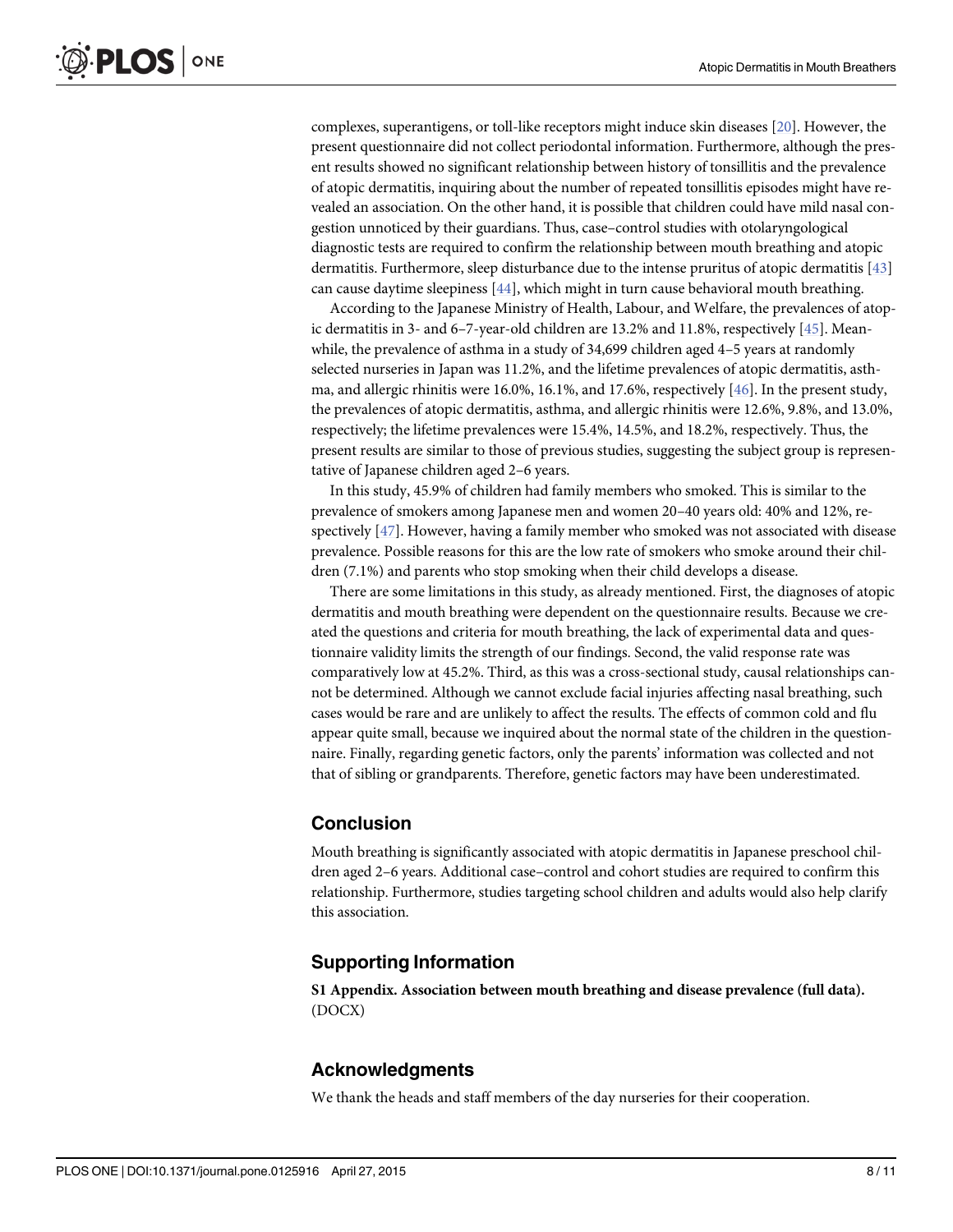## <span id="page-8-0"></span>Author Contributions

Conceived and designed the experiments: HY KT. Performed the experiments: HY ST YN SK RT SY NS MK. Analyzed the data: HY SK RT SY NS MK KT AT. Contributed reagents/ materials/analysis tools: KT. Wrote the paper: HY TS KT.

### References

- [1.](#page-1-0) Abreu RR, Rocha RL, Lamounier JA, Guerra AF. Prevalence of mouth breathing among children. J Pediatr (Rio J) 2008; 84: 467–470. doi: [doi:10.2223/JPED.1806](http://dx.doi.org/doi:10.2223/JPED.1806) PMID: [18830512](http://www.ncbi.nlm.nih.gov/pubmed/18830512)
- 2. De Menezes VA, Leal RB, Pessoa RS, Pontes RM. Prevalence and factors related to mouth breathing in school children at the Santo Amaro project-Recife, 2005. Braz J Otorhinolaryngol 2006; 72: 394–399. PMID: [17119778](http://www.ncbi.nlm.nih.gov/pubmed/17119778)
- [3.](#page-6-0) Felcar JM, Bueno IR, Massan AC, Torezan RP, Cardoso JR. Prevalence of mouth breathing in children from an elementary school. Cien Saude Colet 2010; 15: 437–444. doi: [10.1590/S1413-](http://dx.doi.org/10.1590/S1413-81232010000200020) [81232010000200020](http://dx.doi.org/10.1590/S1413-81232010000200020) PMID: [20414610](http://www.ncbi.nlm.nih.gov/pubmed/20414610)
- [4.](#page-6-0) Bonuck KA, Chervin RD, Cole TJ, Emond A, Henderson J, Xu L, et al. Prevalence and persistence of sleep disordered breathing symptoms in young children: a 6-year population-based cohort study. Sleep 2011; 34: 875–884. doi: [10.5665/SLEEP.1118](http://dx.doi.org/10.5665/SLEEP.1118) PMID: [21731137](http://www.ncbi.nlm.nih.gov/pubmed/21731137)
- [5.](#page-2-0) Gill AI, Schaughency E, Galland BC. Prevalence and factors associated with snoring in 3-year olds: early links with behavioral adjustment. Sleep Med 2012; 13: 1191–1197. doi: [10.1016/j.sleep.2012.05.](http://dx.doi.org/10.1016/j.sleep.2012.05.007) [007](http://dx.doi.org/10.1016/j.sleep.2012.05.007) PMID: [22951186](http://www.ncbi.nlm.nih.gov/pubmed/22951186)
- [6.](#page-6-0) Garde JB, Suryavanshi RK, Jawale BA, Deshmukh V, Dadhe DP, Suryavanshi MK. An epidemiological study to know the prevalence of deleterious oral habits among 6 to 12 year old children. J Int Oral Health 2014; 6: 39–43. PMID: [24653601](http://www.ncbi.nlm.nih.gov/pubmed/24653601)
- 7. Shetty SR, Munshi AK. Oral habits in children—a prevalence study. J Indian Soc Pedod Prev Dent 1998; 16: 61–66. PMID: [11813757](http://www.ncbi.nlm.nih.gov/pubmed/11813757)
- [8.](#page-1-0) Kharbanda OP, Sidhu SS, Sundaram K, Shukla DK. Oral habits in school going children of Delhi: a prevalence study. J Indian Soc Pedod Prev Dent 2003; 21: 120–124. PMID: [14703220](http://www.ncbi.nlm.nih.gov/pubmed/14703220)
- [9.](#page-1-0) Barros JR, Becker HM, Pinto JA. Evaluation of atopy among mouth-breathing pediatric patients referred for treatment to a tertiary care center. J Pediatr (Rio J) 2006; 82: 458–464. PMID: [17171205](http://www.ncbi.nlm.nih.gov/pubmed/17171205)
- [10.](#page-1-0) Trabalon M, Schaal B. It takes a mouth to eat and a nose to breathe: abnormal oral respiration affects neonates' oral competence and systemic adaptation. Int J Pediatr 2012:207605. Epub 2012 Jul 3. doi: [10.1155/2012/207605](http://dx.doi.org/10.1155/2012/207605) PMID: [22811731](http://www.ncbi.nlm.nih.gov/pubmed/22811731)
- [11.](#page-1-0) Elad D, Wolf M, Keck T. Air-conditioning in the human nasal cavity. Respir Physiol Neurobiol 2008; 163: 121–127. doi: [10.1016/j.resp.2008.05.002](http://dx.doi.org/10.1016/j.resp.2008.05.002) PMID: [18565805](http://www.ncbi.nlm.nih.gov/pubmed/18565805)
- [12.](#page-1-0) Griffin MP, McFadden ER Jr, Ingram RH Jr. Airway cooling in asthmatic and nonasthmatic subjects during nasal and oral breathing. J Allergy Clin Immunol 1982; 69: 354–359. PMID: [7069070](http://www.ncbi.nlm.nih.gov/pubmed/7069070)
- 13. Chen WY, Chai H. Airway cooling and nocturnal asthma. Chest 1982; 81: 675–680. PMID: [7075300](http://www.ncbi.nlm.nih.gov/pubmed/7075300)
- [14.](#page-1-0) Sue-Chu M. Winter sports athletes: long-term effects of cold air exposure. Br J Sports Med 2012; 46: 397–401. doi: [10.1136/bjsports-2011-090822](http://dx.doi.org/10.1136/bjsports-2011-090822) PMID: [22267570](http://www.ncbi.nlm.nih.gov/pubmed/22267570)
- [15.](#page-1-0) Steinsvåg SK, Skadberg B, Bredesen K. Nasal symptoms and signs in children suffering from asthma. Int J Pediatr Otorhinolaryngol 2007; 71: 615–621. PMID: [17275928](http://www.ncbi.nlm.nih.gov/pubmed/17275928)
- [16.](#page-1-0) Stensson M, Wendt LK, Koch G, Oldaeus G, Birkhed D. Oral health in preschool children with asthma. Int J Paediatr Dent 2008; 18: 243–250. doi: [10.1111/j.1365-263X.2008.00921.x](http://dx.doi.org/10.1111/j.1365-263X.2008.00921.x) PMID: [18489575](http://www.ncbi.nlm.nih.gov/pubmed/18489575)
- [17.](#page-1-0) van Bon MJ, Zielhuis GA, Rach GH, van den Broek P. Otitis media with effusion and habitual mouth breathing in Dutch preschool children. Int J Pediatr Otorhinolaryngol 1989; 17: 119–125. PMID: [2759777](http://www.ncbi.nlm.nih.gov/pubmed/2759777)
- [18.](#page-1-0) Sonoda T, Anan T, Ono K, Yanagisawa S. Chronic urticaria associated with dental infection. Br J Dermatol 2001; 145: 516–518. PMID: [11531855](http://www.ncbi.nlm.nih.gov/pubmed/11531855)
- [19.](#page-1-0) Satoh T, Yokozeki H, Nishioka K. Chronic pigmented purpura associated with odontogenic infection. J Am Acad Dermatol 2002; 46: 942–944. PMID: [12063496](http://www.ncbi.nlm.nih.gov/pubmed/12063496)
- [20.](#page-1-0) Satoh T, Takayama K, Sawada Y, Yokozeki H, Nishioka K. Chronic nodular prurigo associated with nummular eczema: possible involvement of odontogenic infection. Acta Derm Venereol 2003; 283: 376–377.
- [21.](#page-1-0) Wagaiyu EG, Ashley FP. Mouthbreathing, lip seal and upper lip coverage and their relationship with gingival inflammation in 11–14 year-old schoolchildren. J Clin Periodontol 1991; 18: 698–702. PMID: [1820769](http://www.ncbi.nlm.nih.gov/pubmed/1820769)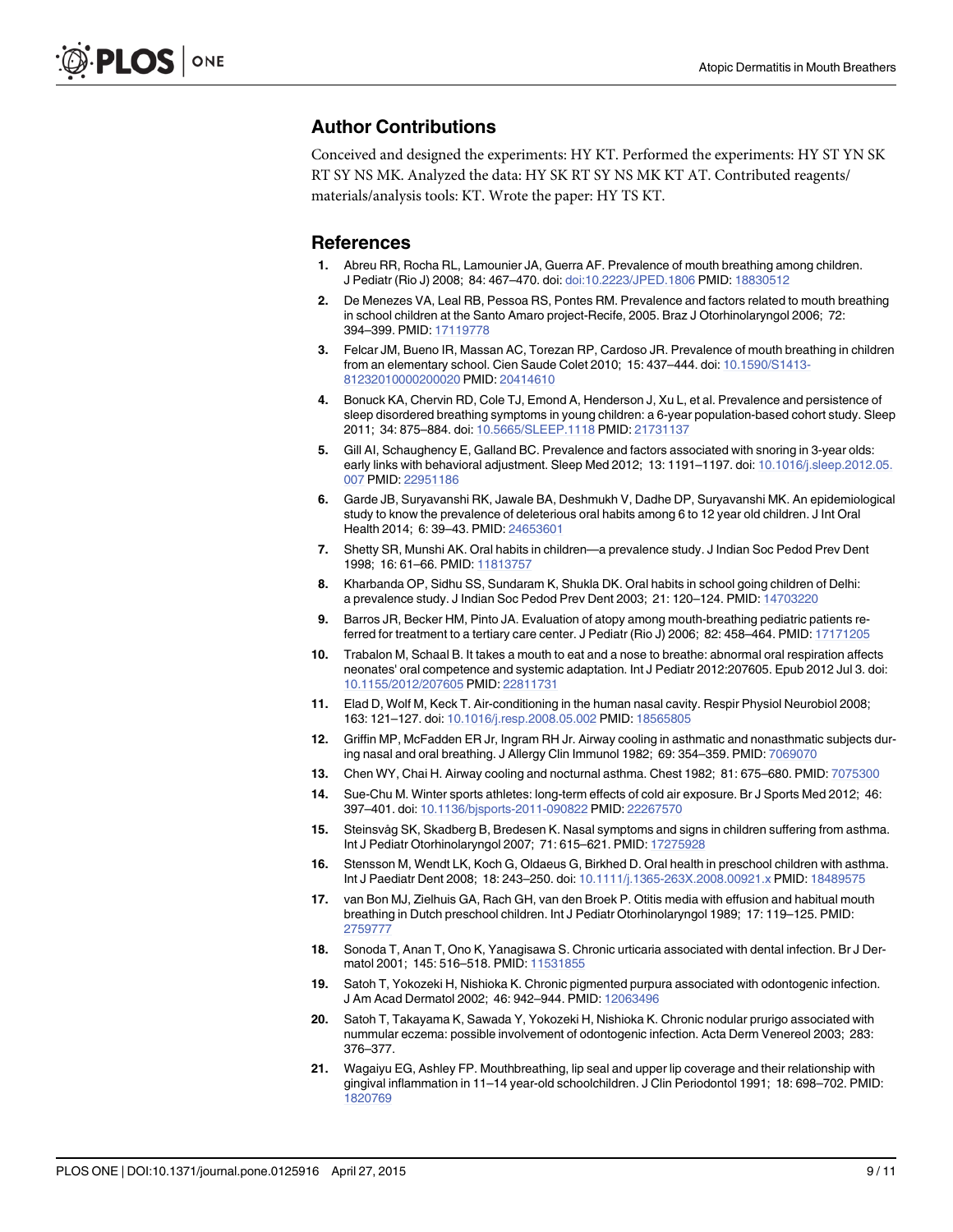- <span id="page-9-0"></span>[22.](#page-1-0) Demir UL, Cetinkaya B, Karaca S, Sigirli D. The impacts of adenotonsillar hypertrophy on periodontal health in children: a prospective controlled pilot study. Am J Otolaryngol 2013; 34: 501–504. doi: [10.](http://dx.doi.org/10.1016/j.amjoto.2013.04.013) [1016/j.amjoto.2013.04.013](http://dx.doi.org/10.1016/j.amjoto.2013.04.013) PMID: [23726657](http://www.ncbi.nlm.nih.gov/pubmed/23726657)
- [23.](#page-1-0) Valera FC, Travitzki LV, Mattar SE, Matsumoto MA, Elias AM, Anselmo-Lima WT. Muscular, functional and orthodontic changes in preschool children with enlarged adenoids and tonsils. Int J Pediatr Otorhinolaryngol 2003; 67: 761–770. PMID: [12791452](http://www.ncbi.nlm.nih.gov/pubmed/12791452)
- [24.](#page-1-0) Gudjonsson JE, Thorarinsson AM, Sigurgeirsson B, Kristinsson KG, Valdimarsson H. Streptococcal throat infections and exacerbation of chronic plaque psoriasis: a prospective study. Br J Dermatol 2003; 149: 530–534. PMID: [14510985](http://www.ncbi.nlm.nih.gov/pubmed/14510985)
- [25.](#page-1-0) Sigurdardottir SL, Thorleifsdottir RH, Valdimarsson H, Johnston A. The role of the palatine tonsils in the pathogenesis and treatment of psoriasis. Br J Dermatol 2013; 168: 237-242. doi: [10.1111/j.1365-](http://dx.doi.org/10.1111/j.1365-2133.2012.11215.x) [2133.2012.11215.x](http://dx.doi.org/10.1111/j.1365-2133.2012.11215.x) PMID: [22901242](http://www.ncbi.nlm.nih.gov/pubmed/22901242)
- [26.](#page-1-0) Thorleifsdottir RH, Sigurdardottir SL, Sigurgeirsson B, Olafsson JH, Sigurdsson MI, Petersen H, et al. Improvement of psoriasis after tonsillectomy is associated with a decrease in the frequency of circulating T cells that recognize streptococcal determinants and homologous skin determinants. J Immunol 2012; 188: 5160–5165. doi: [10.4049/jimmunol.1102834](http://dx.doi.org/10.4049/jimmunol.1102834) PMID: [22491250](http://www.ncbi.nlm.nih.gov/pubmed/22491250)
- [27.](#page-1-0) The International Study of Asthma and Allergies in Childhood (ISAAC) Steering Committee. Worldwide variation in prevalence of symptoms of asthma, allergic rhinoconjunctivitis, and atopic eczema: ISAAC. Lancet 1988; 351: 1225–1232.
- [28.](#page-2-0) Yamada T, Saito H, Fujieda S. Present state of Japanese cedar pollinosis: The national affliction. J Allerdy Clin Immunol 2014; 133: 632–639. doi: [10.1016/j.jaci.2013.11.002](http://dx.doi.org/10.1016/j.jaci.2013.11.002) PMID: [24361081](http://www.ncbi.nlm.nih.gov/pubmed/24361081)
- [29.](#page-2-0) Limeira AB, Aguiar CM, de Lima Bezerra NS, Câmara AC. Association between breastfeeding and the development of breathing patterns in children. Eur J Pediatr 2013; 172: 519–524. doi: [10.1007/](http://dx.doi.org/10.1007/s00431-012-1919-x) [s00431-012-1919-x](http://dx.doi.org/10.1007/s00431-012-1919-x) PMID: [23274436](http://www.ncbi.nlm.nih.gov/pubmed/23274436)
- [30.](#page-2-0) Sogut A, Yilmaz O, Dinc G, Yuksel H. Prevalence of habitual snoring and symptoms of sleepdisordered breathing in adolescents. Int J Pediatr Otorhinolaryngol 2009; 73: 1769–1773. doi: [10.](http://dx.doi.org/10.1016/j.ijporl.2009.09.026) [1016/j.ijporl.2009.09.026](http://dx.doi.org/10.1016/j.ijporl.2009.09.026) PMID: [19846222](http://www.ncbi.nlm.nih.gov/pubmed/19846222)
- [31.](#page-2-0) Verma M, Seto-Poon M, Wheatley JR, Amis TC, Kirkness JP. Influence of breathing route on upper airway lining liquid surface tension in humans. J Physiol 2006; 574: 859–866. PMID: [16690717](http://www.ncbi.nlm.nih.gov/pubmed/16690717)
- [32.](#page-3-0) Faul F, Erdfelder E, Lang AG, Bunchner A. G\*Power 3: a flexible statistical power analysis program for the social, behavioral, and biomedical sciences. Behav. Res. Meshods 2007; 39: 175–91. PMID: [17695343](http://www.ncbi.nlm.nih.gov/pubmed/17695343)
- [33.](#page-6-0) Costa EC Jr., Sabino HA, Miura CS, de Azevedo CB, de Menezes UP, Valera FC, et al. Atopy and adenotonsillar hypertrophy in mouth breathers from a reference center. Braz J Otorhinolaryngol 2013; 79: 663–667. doi: [10.5935/1808-8694.20130123](http://dx.doi.org/10.5935/1808-8694.20130123) PMID: [24474475](http://www.ncbi.nlm.nih.gov/pubmed/24474475)
- [34.](#page-6-0) Eichenfield LF, Tom WL, Chamlin SL, Feldman SR, Hanifin JM, Simpson EL, et al. Guidelines of care for the management of atopic dermatitis: section 1. Diagnosis and assessment of atopic dermatitis. J Am Acad Dermatol 2014; 70: 338–351. doi: [10.1016/j.jaad.2013.10.010](http://dx.doi.org/10.1016/j.jaad.2013.10.010) PMID: [24290431](http://www.ncbi.nlm.nih.gov/pubmed/24290431)
- [35.](#page-6-0) Irvine AD, McLean WH, Leung DY. Filaggrin mutations associated with skin and allergic diseases. N Engl J Med 2011; 365: 1315–1327. doi: [10.1056/NEJMra1011040](http://dx.doi.org/10.1056/NEJMra1011040) PMID: [21991953](http://www.ncbi.nlm.nih.gov/pubmed/21991953)
- [36.](#page-6-0) McAleer MA, Irvine AD. The multifunctional role of filaggrin in allergic skin disease. J Allergy Clin Immunol 2013; 131: 280–291. doi: [10.1016/j.jaci.2012.12.668](http://dx.doi.org/10.1016/j.jaci.2012.12.668) PMID: [23374260](http://www.ncbi.nlm.nih.gov/pubmed/23374260)
- [37.](#page-6-0) van den Oord RA, Sheikh A. Filaggrin gene defects and risk of developing allergic sensitisation and allergic disorders: systematic review and meta-analysis. BMJ 2009; 339: b2433. doi: [10.1136/bmj.b2433](http://dx.doi.org/10.1136/bmj.b2433) PMID: [19589816](http://www.ncbi.nlm.nih.gov/pubmed/19589816)
- [38.](#page-6-0) Rodríguez E, Baurecht H, Herberich E, Wagenpfeil S, Brown SJ, Cordell HJ, et al. Meta-analysis of filaggrin polymorphisms in eczema and asthma: robust risk factors in atopic disease. J Allergy Clin Immunol 2009; 123: 1361–70.e7. doi: [10.1016/j.jaci.2009.03.036](http://dx.doi.org/10.1016/j.jaci.2009.03.036) PMID: [19501237](http://www.ncbi.nlm.nih.gov/pubmed/19501237)
- [39.](#page-6-0) Yura A, Kouda K, Iki M, Shimizu T. Trends of allergic symptoms in school children: large-scale longterm consecutive cross-sectional studies in Osaka Prefecture, Japan. Pediatr Allergy Immunol 2011; 22: 631–637. doi: [10.1111/j.1399-3038.2011.01159.x](http://dx.doi.org/10.1111/j.1399-3038.2011.01159.x) PMID: [21466587](http://www.ncbi.nlm.nih.gov/pubmed/21466587)
- 40. Eichenfield LF, Hanifin JM, Beck LA, Lemanske RF Jr., Sampson HA, Weiss ST, et al. Atopic dermatitis and asthma: parallels in the evolution of treatment. Pediatrics 2003; 111: 608–616. PMID: [12612244](http://www.ncbi.nlm.nih.gov/pubmed/12612244)
- [41.](#page-6-0) Hansen TE, Evjenth B, Holt J. Increasing prevalence of asthma, allergic rhinoconjunctivitis and eczema among schoolchildren: three surveys during the period 1985–2008. Acta Paediatr 2013; 102: 47–52. doi: [10.1111/apa.12030](http://dx.doi.org/10.1111/apa.12030) PMID: [22994385](http://www.ncbi.nlm.nih.gov/pubmed/22994385)
- [42.](#page-6-0) Pearce N, Aït-Khaled N, Beasley R, Mallol J, Keil U, Mitchell E, et al. Worldwide trends in the prevalence of asthma symptoms: phase III of the International Study of Asthma and Allergies in Childhood (ISAAC). Thorax 2007; 62: 758–766. PMID: [17504817](http://www.ncbi.nlm.nih.gov/pubmed/17504817)